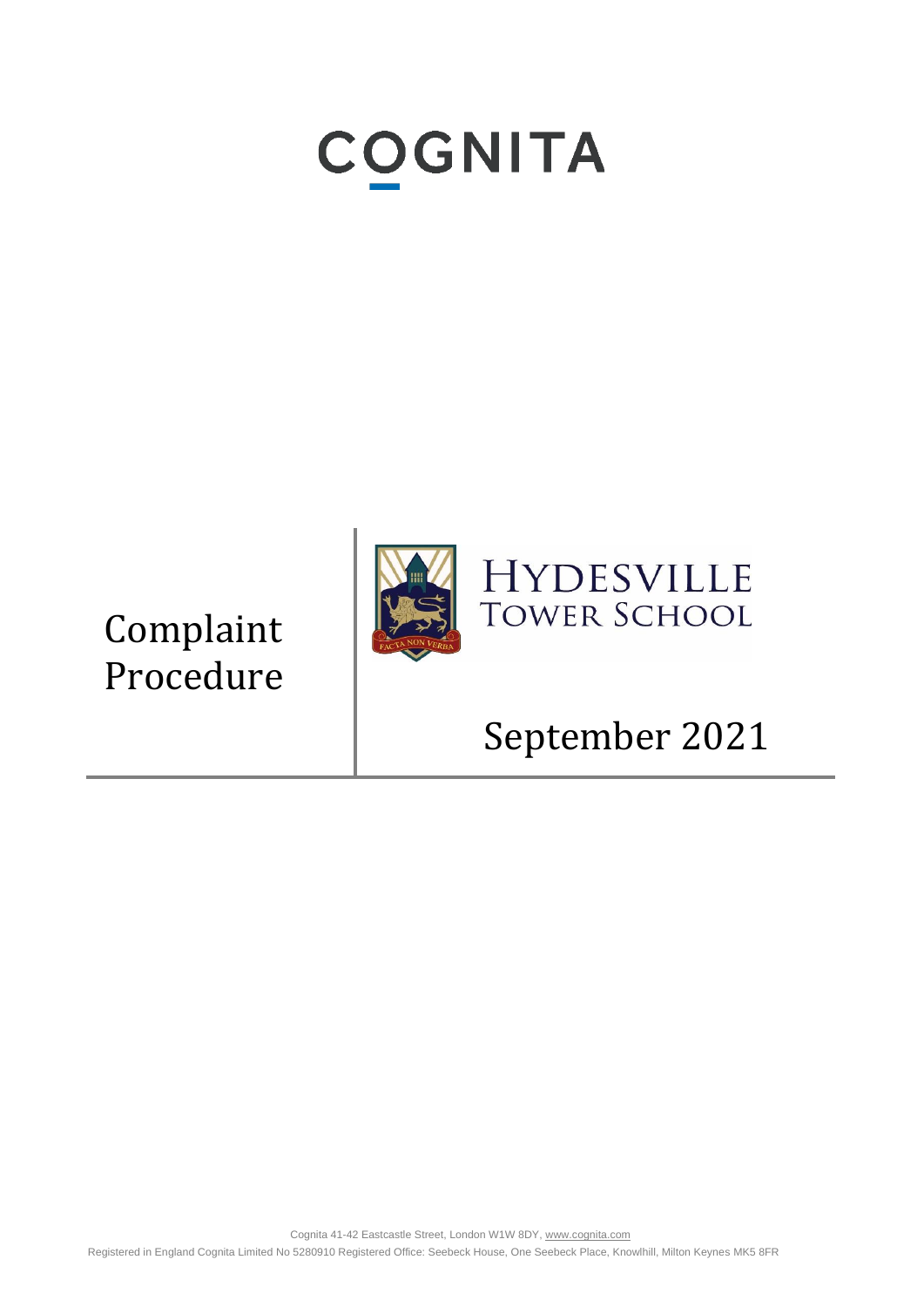### **1 Introduction**

- 1.1 We take great care with the quality of the teaching and pastoral care provided to our pupils. However, if parents do wish to make a complaint they can expect the following procedure to apply.
- 1.2 This policy is applicable to all pupils, including those in the Early Years Foundation Stage.

### **2 Working Day**

2.1 For the purposes of this procedure, 'working days' shall mean working days during school term time. In the event of a complaint arising during the school holidays, wherever possible, this will maintain the same time periods as during term time. However, the Headmaster will need to ascertain the exact time required to secure the necessary information and, if there is the need to go beyond this time scale, will inform the parents accordingly in writing.

### **3 Procedure**

### 3.1 **Stage 1 – Informal Resolution**

- 3.1.1 It is hoped that most complaints will be resolved quickly and informally.
- 3.1.2 If parents have a complaint they should normally contact their child's form teacher in the first instance. In many cases, the matter will be resolved at this level to the parents' satisfaction.
- 3.1.3 If the teacher cannot resolve the matter alone, it may be necessary for them to consult with a member of the School Senior Leadership Team.
- 3.1.4 Any complaints made directly to the Headmaster will usually be referred back to the relevant member of staff unless the Headmaster considers it more appropriate to deal with the matter personally. Should this be the case, the aim will still be to resolve the matter informally. However, the involvement of the Headmaster at this stage will be in exceptional circumstances.
- 3.1.5 Stage 1 complaints should be addressed within 7 working days from the point at which they are received. Where there are reasons which prevent this from happening, the staff member dealing with the complaint will notify the parents and provide an amended time frame.
- 3.1.6 A written record of all complaints will be kept (regardless of whether they are upheld) and this will include the date on which the complaint was received, the action taken and the outcome.
- 3.1.7 Should the matter not be resolved informally, despite the teacher's best efforts, then the parents are able to proceed with their complaint in accordance with Stage 2 of this procedure.

### 3.2 **Stage 2 – Formal Resolution**

- 3.2.1 If it has not been possible to resolve the complaint informally, then the parents should put their complaint in writing to the Headmaster. The Headmaster will decide, after considering the complaint, the appropriate course of action to take including the person to take the lead in any investigation.
- 3.2.2 The Headmaster will respond to parents within five working days indicating how the school proposes to proceed.
- 3.2.3 It may be necessary for the Headmaster, or the person taking the lead, to carry out further investigations. If this is the case then written records will be kept of all meetings and interviews held in relation to the complaint.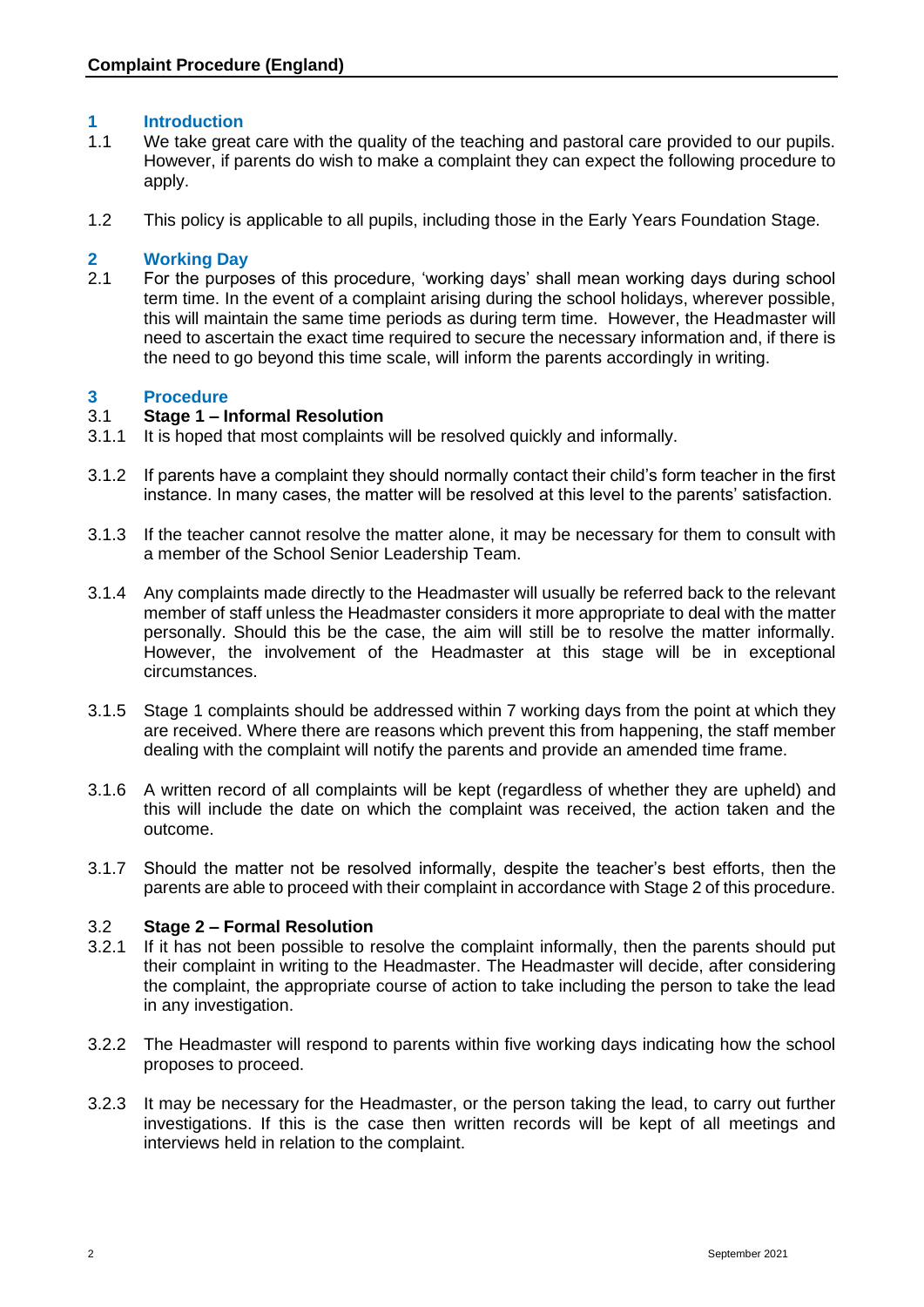- 3.2.4 Once the Headmaster is satisfied that, so far as is practicable, all of the relevant facts have been established, during the course of the investigation, a decision will be made in relation to the complaint within 10 working days from the date the complaint was received. Parents will be informed of the decision, and the reasoning behind it, in writing.
- 3.2.5 Where it is not possible to give a full reply within 10 working days, the Headmaster will notify the parents and provide an amended time frame.
- 3.2.6 It is expected that a resolution will be reached at this stage and that parents will feel assured that all of their concerns have been fully and fairly considered. If, in extreme circumstances, parents are not satisfied with the process they are able to bring into play Stage 3 of this procedure.
- 3.2.7 Note: Should a parent wish to raise a complaint about the Headmaster, they should contact the Cognita Office by telephone or writing in the first instance. Written correspondence should be emailed to [info@cognita.com.](mailto:info@cognita.com) This will trigger contact with the Complaint Co-ordinator to clarify and discuss the matter. Where there is a complaint against the Headmaster, the Director of Education will appoint an investigator. These complaints will normally be dealt with within 15 working days of receiving the complaint.

### 3.3 **Stage 3 – Panel Hearing**

- 3.3.1 Where the parents are not satisfied with the response or process undertaken at Stage 2, the matter will be referred to a Complaints Panel.
- 3.3.2 Parents should request a referral to a Complaints Panel by completing the form at the back of this document.
- 3.3.3 A complaint form should be delivered by post or by email to the Cognita Office within 5 working days of receipt of the decision at Stage 2 above.
- 3.3.4 Cognita will acknowledge receipt of the Stage 3 complaint and will schedule a hearing to take place as soon as practicable and normally within 20 working days of receiving the Stage 3 complaint.
- 3.3.5 The Complaints Panel will be appointed by the Director of Education and at least one of the three members shall be independent of the management and running of the school. The members of the Complaints Panel will have no connection to the pupil or the family concerned and will not have been directly involved in the matters detailed in the complaint.
- 3.3.6 If the Chair of the Complaints Panel deems it necessary, s/he may require that further particulars of the complaint and any relevant documents or records be supplied in advance of the panel meeting.
- 3.3.7 The parents may be accompanied to the hearing by one other person. This may be a relative, teacher or friend. Legal representation is not permitted. Recordings of hearings are not permitted.
- 3.3.8 If possible the Complaints Panel will resolve the parents' complaint immediately without need for further investigation.
- 3.3.9 A written record of the proceedings will be taken.
- 3.3.10 After due consideration of all facts considered relevant, the Panel will reach a decision and make recommendations, which it shall complete within 10 working days of the hearing.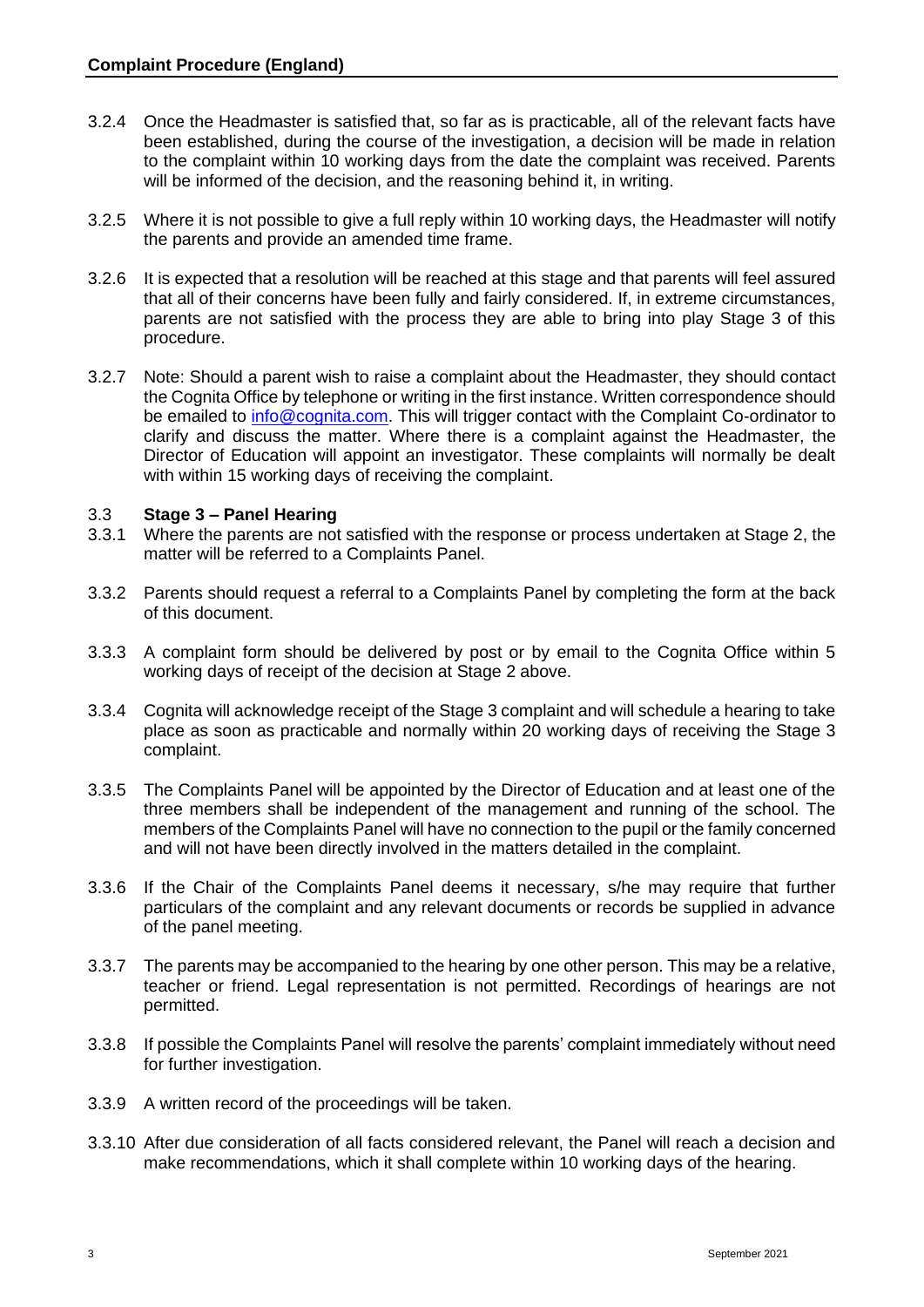- 3.3.11 The Panel will write to the parents informing them of their decision and the reasons for it.
- 3.3.12 The Panel's findings and recommendations will be sent in writing to the complainant, the Headmaster and, where relevant, the person about whom the complaint was made. A copy of any complaint and findings/recommendations will be held confidentially and made available for inspection in the school by the proprietor and by inspectors on request.
- 3.3.13 This exhausts the complaints procedure after the decision has been communicated in writing. The decision of the Complaints Panel is Final.

### **4 Early Years**

This policy is compliant with the requirements of the Statutory Framework for the Early Years Foundation Stage. Where parents believe that the school is not fulfilling the requirements of the EYFS they are entitled to raise concerns with either ISI or Ofsted (see below for contact details). All complaints relating to the EYFS are investigated and complainants will be notified of the outcome of the investigation within 28 days of having received the complaint. Where parents do not believe that an early years complaint has been resolved they can raise this with Ofsted via email [enquiries@ofsted.gov.uk](mailto:enquiries@ofsted.gov.uk) or telephone 0300 123 1231. All paperwork with regard to complaints to Ofsted will be kept by the school for 3 years.

### **5 Vexatious Complaints**

5.1 There may be exceptional occasions when, despite the following of all stages of the procedure, the complainant remains dissatisfied. If the complainant tries to reopen the same issue, Cognita reserves the right to inform the complainant in writing that the procedure has been exhausted and that the matter is now closed. Where a complainant seeks to raise a subsequent complaint matter which is otherwise different to the original complaint at Stage 3, this matter in itself would be treated as a new informal complaint.

### **6 Recording of Complaints**

All complaints which have reached Stages 2 or 3 are duly recorded in the School Complaint Register, including the outcome of the individual complaint and any actions taken as a result. The stage at which the complaint is concluded is recorded.

#### **7 Confidentiality**

7.1 Parents can be assured that all concerns and complaints will be treated seriously and confidentially. Correspondence, statements and records will be kept confidential. The exceptions to confidentiality are the Secretary of State or an inspection body. The School will make available to an inspectorate on request a written record of any complaints made during a specified period and the action which was taken as a result.

### **8 Publication**

8.1 This procedure is published on the school website.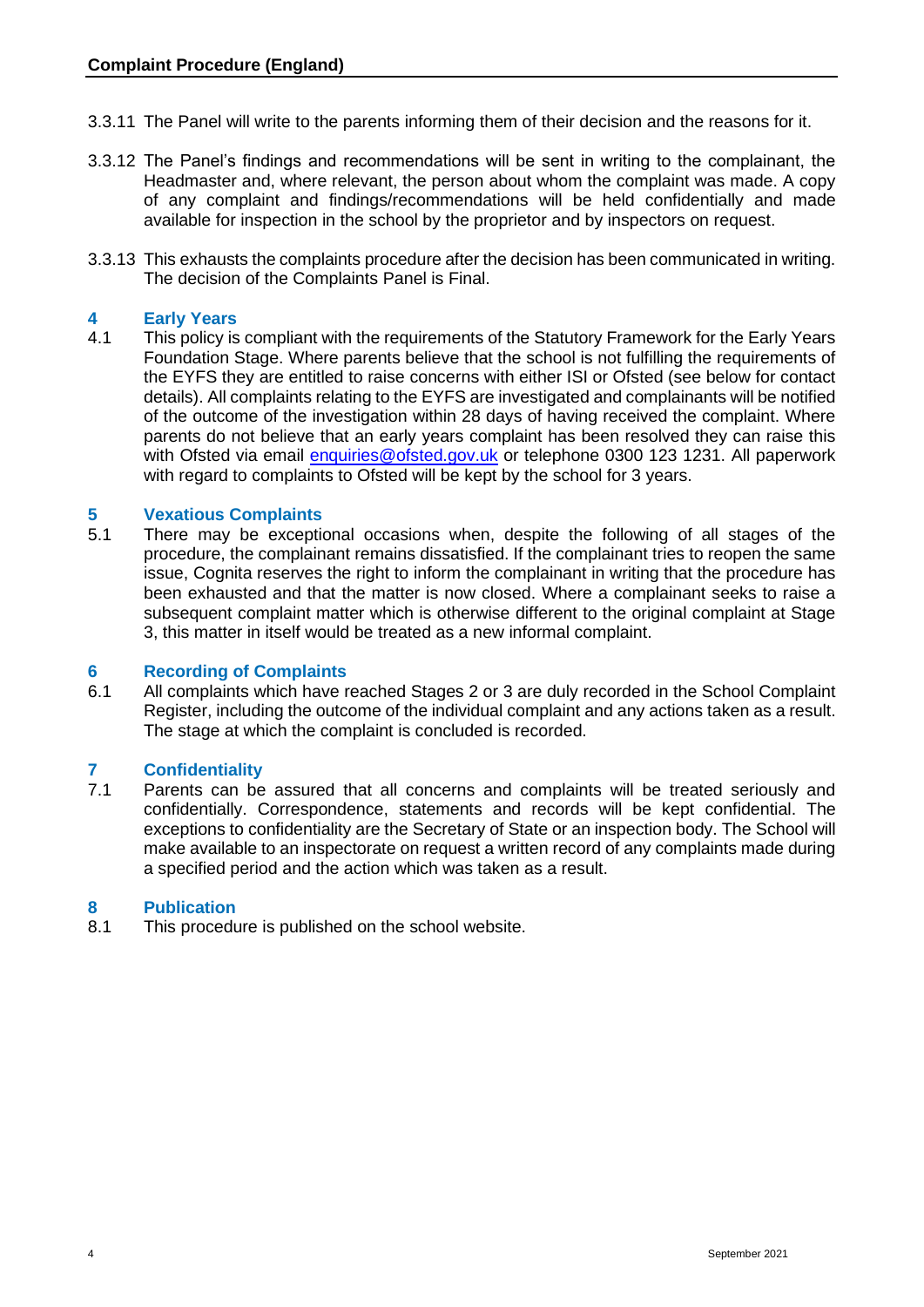### **9 Provisions Relating to Complaints dealt with using this Procedure**

- 9.1 This procedure will not be relevant where other statutory or organisational provisions apply, for example, child protection, racial incidents or special educational provision. If concerns relate to child protection matters, the appropriate Local Safeguarding Children's Board procedures will be followed.
- 9.2 This procedure cannot be used to deal with appeals following expulsion or removal. There is a separate procedure in place in accordance with the parent contract. Guidance on how to request this will be provided in the event of an exclusion or removal and is covered in the Exclusion Policy.
- 9.3 Nothing in this policy shall prejudice the right of parents of a pupil with SEN or a disability to seek redress from the First Tier Tribunal (Special Educational Needs and Disability) if they believe their child has received unfavourable treatment.
- 9.4 A complaint can be made by any parent (or person deemed to have parental responsibility under the terms of the Children Act 2004) of a pupil registered at the school.
- 9.5 A complaint cannot be raised in relation to a pupil who has left the school, unless the issue was first raised when the pupil was on roll. The child is taken off roll on the final day of the term in which they leave.
- 9.6 When the complaint concerns only the matter of finance such as fees in lieu which remain outstanding, the matter of the fees owed alone falls outside the scope of this procedure. The Headmaster of the School remains responsible for all financial decisions.
- 9.7 Where a parent is unhappy with this procedure, they can contact the Department for Education (DfE).
- 9.8 Complaints from groups of parents linked to the leadership team and/or management style will not be heard collectively. Confidentiality must be maintained for each individual complaint.

#### Contact details for inspectorates:

The Independent School Inspectorate: CAP House, 9-12 Long Lane, London, EC1A 9HA Ofsted: Picadilly Gate, Store Street, Manchester, M1 2WD

Complaint record from previous academic year:

The school received two formal complaints, of which one went to a panel hearing.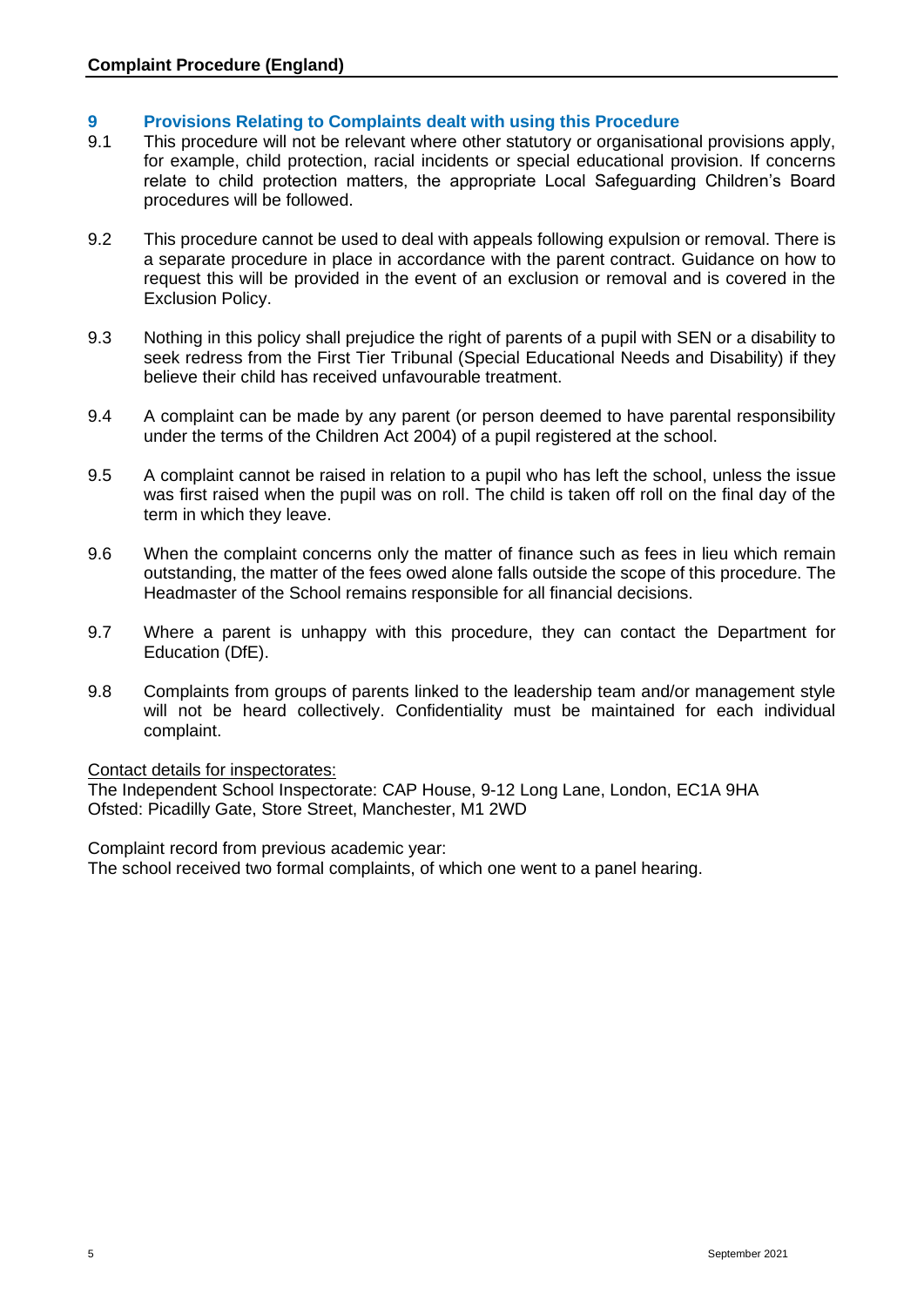### **COMPLAINT FORM**

Please complete and return to the Headmaster.

If your concern is specifically about the Headmaster, please complete and return to Cognita Schools Limited using the following details: PA to Director of Education, Cognita, 41-42 Eastcastle Street, London W1W 8DY.

| <b>Basic details</b>       |  |
|----------------------------|--|
| <b>Name of School</b>      |  |
| Your name                  |  |
| Pupil's name               |  |
| <b>Relationship to the</b> |  |
| pupil                      |  |
| <b>Address</b>             |  |
| <b>Email address</b>       |  |
| Daytime contact            |  |
| number                     |  |
| <b>Mobile number</b>       |  |

| What is your complaint about? Indicate (x) those that apply |                |
|-------------------------------------------------------------|----------------|
| Health and safety                                           | SEN/D          |
| Curriculum                                                  | School meals   |
| <b>Staff</b>                                                | School uniform |
| Behaviour                                                   | Communication  |
| Other (please state)                                        |                |

**Please give a brief description of your complaint**

**How have you already expressed your concern to the school? (We cannot investigate your complaint if you have not taken the opportunity to address your concern at an early stage).**

**What did the school do to address your complaint? (Who, What, Where, How, When)**

**Name of the person who originally considered your concern or complaint**

**What actions will resolve the problem now?**

| Signature   |  |
|-------------|--|
| <b>Name</b> |  |
| <b>Date</b> |  |